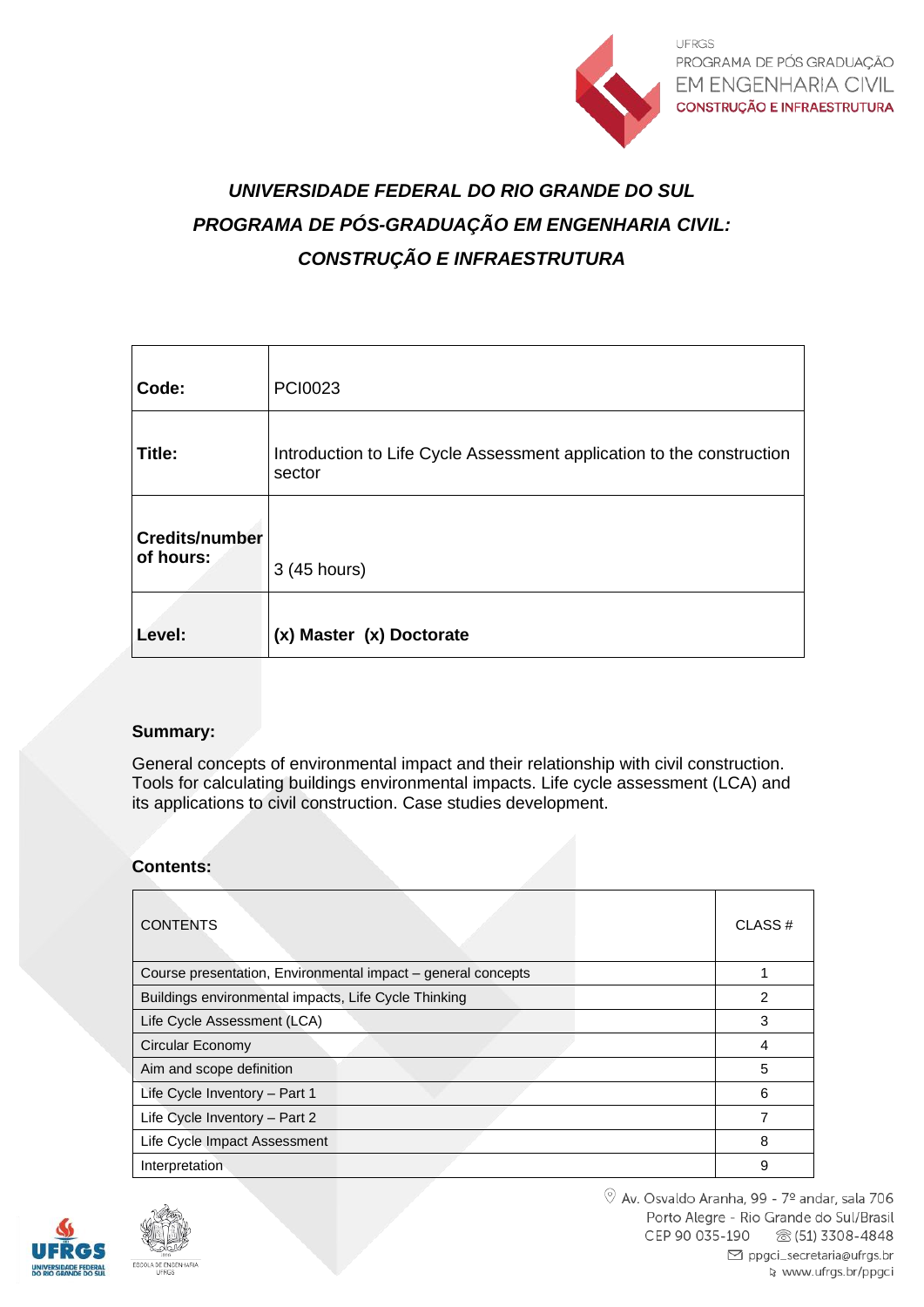

LIERGS PROGRAMA DE PÓS GRADUACÃO **EM ENGENHARIA CIVIL CONSTRUCÃO E INFRAESTRUTURA** 

| Evaluation           |  |  |
|----------------------|--|--|
| Project presentation |  |  |

### **Objectives:**

This course aims to introduce the Life Cycle Assessment (LCA) technique and its application in the environmental impact assessment of civil construction, with special emphasis on construction materials, residues application in civil construction, and buildings life cycle impacts.

### **Activities:**

Lectures, with the adoption of innovative pedagogical practices, as well as reading articles, debates and exposition of concepts. Application to a case study with a focus on content practical experimentation.

### **Evaluation:**

The evaluation consists of three parts: project development (70%), individual activities (20%) and participation in class (10%).

The final grades will be assigned based on the following criteria related to the student's final average:

Grade C – 6,0 a 7,4 Grade  $B - 7,5$  a 8,9 Grade A – 9,0 a 10

# **References:**

CHERUBINI, E. Diálogos Setoriais Brasil e União Europeia: desafios e soluções para o fortalecimento da ACV no Brasil. Brasília: Ibict, 2015.

CURRAN, M. A. Life Cycle Assessment Student Handbook. New Jersey: John Wiley and Sons, 2015.

EUROPEAN COMMISSION. ILCD Handbook (Eur 24708 en - 2010): general guide for life cycle assessment, detailed guidance. European Commission, 2010.

FRISCHKNECHT et al 2019. Comparison of the environmental assessment of an identical office building with national methods. IOP Conf. Ser.: Earth Environ. Sci. 323 012037.

HAAS, Willi et al. How circular is the global economy?: An assessment of material flows, waste production, and recycling in the European union and the world in 2005. Journal of Industrial Ecology, v. 19, n. 5, p. 765–777, 2015. Disponível em: <https://doi.org/10.1111/jiec.12244>

HABERT, G. et al. Reducing Environmental Impact by Increasing the Strength of Concrete: quantification of the improvement to concrete bridges. Journal of Cleaner Production, v. 35, p. 250–262, nov. 2012.